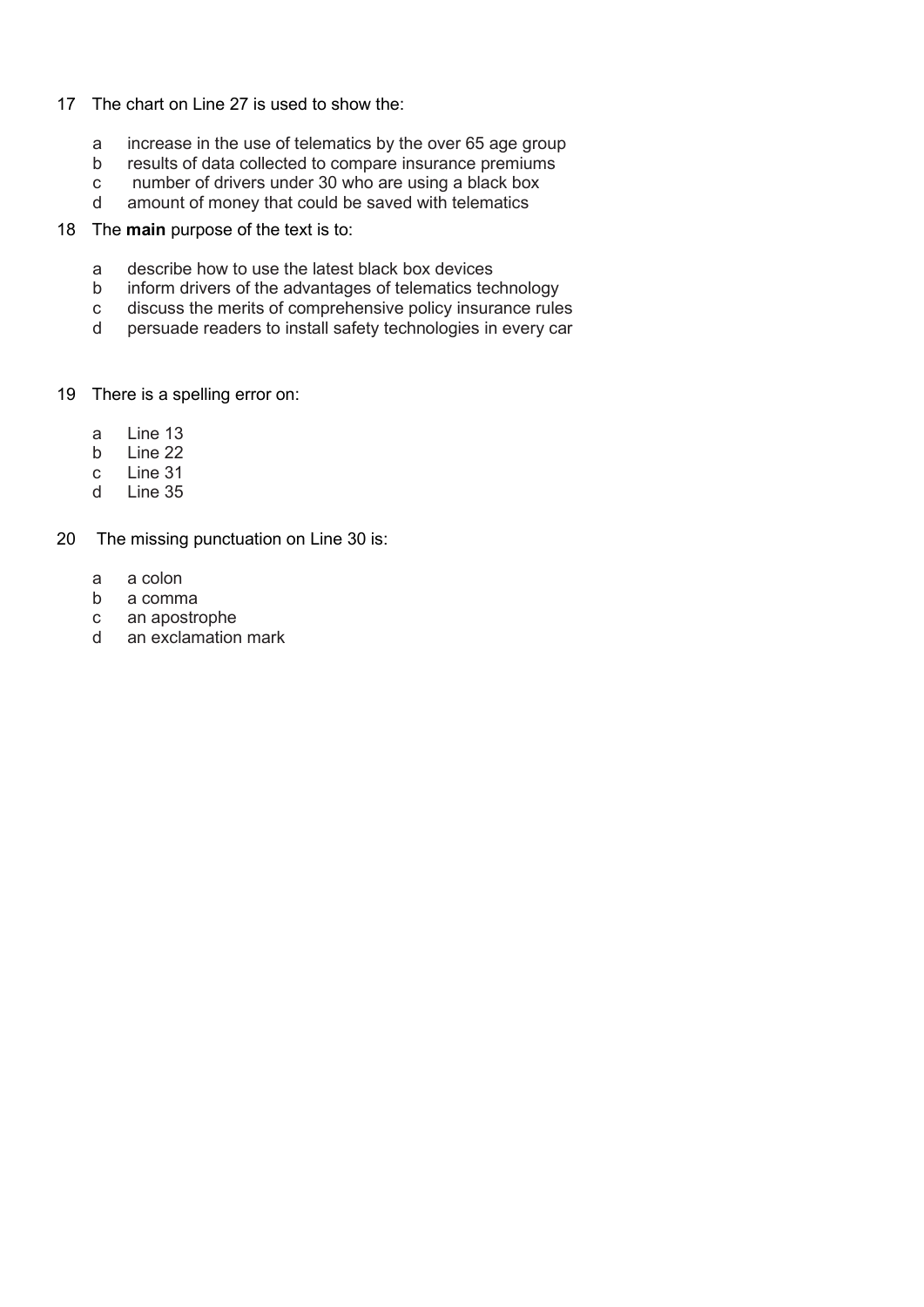| Text 3                                                                             |                   |
|------------------------------------------------------------------------------------|-------------------|
| <b>A letter to Trading Standards</b>                                               | Line 1            |
| Dear Sir/Madam                                                                     | Line <sub>2</sub> |
|                                                                                    |                   |
| I am writing to you as a last resort. I hope no-one else has to endure the         | Line 3            |
| experience my wife and I have had recently.                                        | Line 4            |
|                                                                                    |                   |
| Six month's ago, we ordered a new bathroom suite from a branch of Randall's,       | Line 5            |
| our nearest Homes and Garden store. The manager reccommended                       | Line 6            |
| Nik Howell and Son, a local company of bathroom fitters who duly came to do        | Line 7            |
| a survey and give us their estimate. We thought the cost looked reasonable         | Line 8            |
| and so, naively, we signed a contract for the work to begin. That's when our       | Line 9            |
| troubles started.                                                                  | Line 10           |
|                                                                                    |                   |
| From day one, the fitters who came seemed to have an attitude. When my             | Line 11           |
| wife pointed out that they had brought entirely the wrong type of shower,          | Line 12           |
| they rudely told her that they had to fit that model as our pipes were too         | Line 13           |
| small for the one we had ordered. This wasn't mentioned in the survey.             | Line 14           |
| Then they put in a different bath instead of the cast iron one we had chosen.      | Line 15           |
|                                                                                    |                   |
| After weeks of disruption, the bathroom turned out to be nothing like the one      | Line 16           |
| we had agreed to. My wife has been in tears over the whole sorry saga. To          | Line 17           |
| make matters worse, we have<br>found that our hot water tank has                   | Line 18           |
| developed a serious leak. A friend, who knows about plumbing, has told us          | Line 19           |
| that the fitters replaced the stop tap without sealing it properly. I have tried   | Line 20           |
| contacting the store numerous times, but the manager refuse to accept any          | Line 21           |
| responsibility.                                                                    | Line 22           |
|                                                                                    |                   |
| Now we have received a final demand from the fitters threatening legal action      | Line 23           |
| if we don't pay up in full by the end of this month. We have no intention of       | Line 24           |
| settling their invoice until things are put right, but the company keep adding     | Line $25$         |
| interest and charges for late payment.                                             | Line 26           |
|                                                                                    |                   |
| We are at our wits' end over the whole situation. The fitters just won't listen to | Line 27           |
| any of our complaints and have told us our credit rating will be damaged           | Line 28           |
| if we don't pay the whole amount. As pensioners, we simply cannot afford           | Line 29           |
| expensive legal advice. Please, please, please tell us what we can do. I have      | Line 30           |
| already had to go to my doctor because of the stress I have suffered.              | Line 31           |
|                                                                                    |                   |
| Yours faithfully                                                                   | Line 32           |
|                                                                                    |                   |
| <b>Eric Davies</b>                                                                 | Line 33           |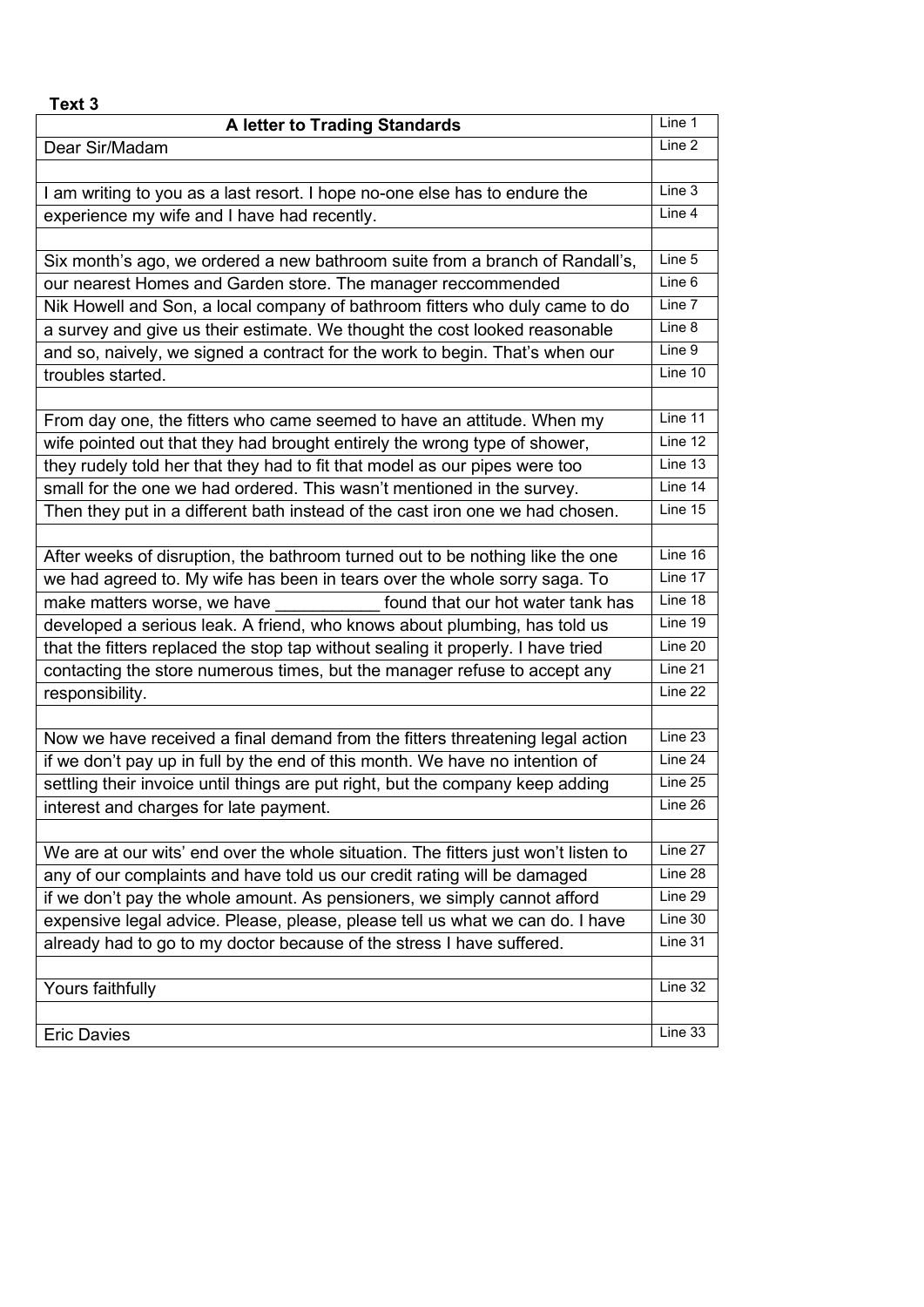## 21 The letter to Trading Standards implies that it is important to:

- a always use local companies<br>b aet recommendations from o
- b get recommendations from customers
- c speak to the manager to resolve issues
- d carry out a survey before signing a contract
- 22 What is the correct word to fill the space on Line 18?
	- a subsequently<br>b subsiquentley
	- subsiquentley
	- c subsiquentlly
	- d subsequentley
- 23 According to the text, the survey failed to point out that the:
	- a existing plumbing was incompatible
	- b hot water tank had a serious defect
	- c cast iron bath was not really suitable
	- d stop tap needed modernised pipework
- 24 There is a punctuation error on:
	- a Line 5
	- b Line 11
	- c Line 19
	- d Line 29
- 25 The tone used in the text is **best** described as:
	- a doubtful
	- b sarcastic
	- c sceptical
	- d despairing
- 26 There is a spelling error on:
	- a Line 3
	- b Line 6
	- c Line 23
	- d Line 28